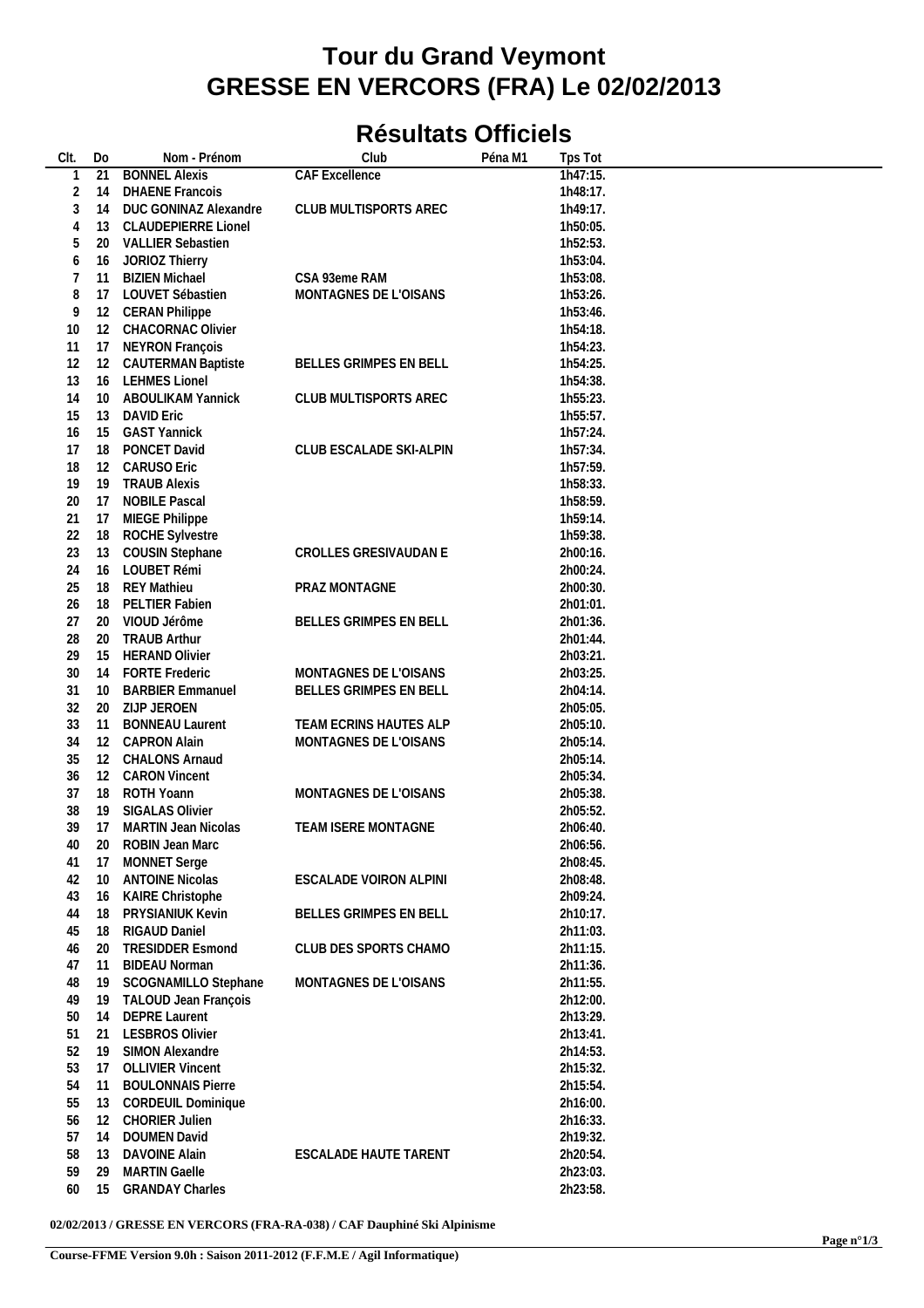| CIt.           | Do | Nom - Prénom                 | Club                                                                     | Péna M1 | Tps Tot  |  |
|----------------|----|------------------------------|--------------------------------------------------------------------------|---------|----------|--|
| 61             | 14 | <b>DUROT Sylvain</b>         |                                                                          |         | 2h24:11. |  |
| 62             | 16 | LIOTARD Alexandre            |                                                                          |         | 2h24:48. |  |
| 63             | 29 | <b>HUGOT Elsa</b>            | BELLES GRIMPES EN BELL                                                   |         | 2h25:14. |  |
| 64             | 13 | DARU Nicolas                 |                                                                          | $+3:00$ | 2h25:14. |  |
|                |    |                              |                                                                          |         |          |  |
| 65             | 13 | CHOUDIN Jerome               |                                                                          | $+3:00$ | 2h25:40. |  |
| 66             | 11 | <b>BERNARD Nicolas</b>       | TEAM ISERE MONTAGNE                                                      |         | 2h26:53. |  |
| 67             | 13 | <b>COLLETER Thomas</b>       |                                                                          |         | 2h27:24. |  |
| 68             | 28 | <b>BONNEL Lorna</b>          | CAF Maurienne                                                            |         | 2h29:33. |  |
| 69             | 20 | GOBBO Damien                 |                                                                          |         | 2h31:05. |  |
| 70             | 11 | <b>BONNIER Mathieu</b>       |                                                                          |         | 2h32:23. |  |
| 71             | 14 | <b>DOULET Herve</b>          |                                                                          |         | 2h33:53. |  |
| 72             |    |                              |                                                                          |         | 2h36:00. |  |
|                | 10 | <b>BERNARD Cyril</b>         |                                                                          |         |          |  |
| 73             | 29 | AZNAVOUR Aude                |                                                                          |         | 2h37:02. |  |
| 74             | 10 | <b>BALLU Jerome</b>          | PRAZ- DE-LYS SOMMAND S                                                   |         | 2h38:55. |  |
| 75             | 15 | <b>GIRARD Renaud</b>         |                                                                          |         | 2h38:55. |  |
| 76             | 11 | <b>BIANCHIN David</b>        | TEAM ISERE MONTAGNE                                                      |         | 2h39:23. |  |
| 77             | 16 | LAYE Jérôme                  |                                                                          | $+3:00$ | 2h40:13. |  |
| 78             | 10 | <b>ALLARD Laurent</b>        |                                                                          |         | 2h40:29. |  |
| 79             | 17 |                              |                                                                          |         | 2h40:43. |  |
|                |    | LUP Stéphane                 |                                                                          |         |          |  |
| 80             | 12 | CADO Samuel                  |                                                                          |         | 2h43:33. |  |
| 81             | 11 | <b>BOUCHER Frederic</b>      |                                                                          |         | 2h43:44. |  |
| 82             | 15 | GUILLAUD Raphaël             |                                                                          |         | 2h43:57. |  |
| 83             | 20 | VIASNOFF Grégoire            |                                                                          |         | 2h48:18. |  |
| 84             | 19 | SHAND Christopher            |                                                                          |         | 2h50:00. |  |
| 85             | 15 | <b>GERY Mathias</b>          |                                                                          |         | 2h51:22. |  |
| 86             | 29 | <b>BARTNICKI Mireille</b>    |                                                                          |         | 2h53:59. |  |
|                |    |                              |                                                                          |         |          |  |
| 87             | 19 | THOLLARD Franck              |                                                                          |         | 2h55:17. |  |
| 88             | 19 | ROUVIERE Olivier             |                                                                          |         | 2h55:36. |  |
| 89             | 20 | <b>WANDELS Noel</b>          |                                                                          | $+3:00$ | 2h55:51. |  |
| 90             | 18 | PASTOR Franck                |                                                                          |         | 2h57:53. |  |
| 91             | 10 | <b>AVANTURIER Christophe</b> | MONTAGNES DE L'OISANS                                                    |         | 2h58:27. |  |
| 92             | 29 | FRANçON Olga                 |                                                                          |         | 2h58:54. |  |
| 93             | 10 | <b>BATTAIL Sylvain</b>       | BELLES GRIMPES EN BELL                                                   |         | 3h00:30. |  |
| 94             | 18 | OUDET Benjamin               |                                                                          |         | 3h03:39. |  |
| 95             | 15 | GAVOT Jerome                 |                                                                          |         | 3h06:07. |  |
| 96             | 29 | <b>DUHAMEL Anne Sophie</b>   |                                                                          |         |          |  |
|                |    |                              | C.S.A. 93EME RAM                                                         |         | 3h10:18. |  |
| 97             | 13 | <b>CISTAC Patrick</b>        |                                                                          |         | 3h14:34. |  |
| 98             | 29 | <b>MARCERON Perrine</b>      |                                                                          |         | 3h15:34. |  |
| 99             | 14 | DUVILLARD Christian          |                                                                          |         | 3h16:36. |  |
| 100            |    | 17 LUCI Sandro               |                                                                          |         | 3h19:34  |  |
| 101            |    | 30 THIVOLLE Géraldine        |                                                                          |         | 3h20:30. |  |
| 102            |    | 17 NEGRIER Pierre            |                                                                          |         | 3h58:35. |  |
| ABANDONS       |    |                              |                                                                          |         |          |  |
|                |    |                              |                                                                          |         |          |  |
|                |    | 29 GUIZIOU Katell            |                                                                          |         | Abd      |  |
|                | 16 | JOSSERAND Jerome             |                                                                          |         | Abd      |  |
|                |    | 15 GINOUX Cyril              |                                                                          |         | Abd      |  |
| <b>ABSENTS</b> |    |                              |                                                                          |         |          |  |
|                |    |                              |                                                                          |         |          |  |
|                |    | 29 MICHOUD Annick            |                                                                          |         | Abs      |  |
|                | 29 | DE CHOUDENS Sandrine         |                                                                          |         | Abs      |  |
|                |    | 20 VULIN Paul                |                                                                          |         | Abs      |  |
|                | 19 | TOULOUSE Frédéric            |                                                                          |         | Abs      |  |
|                | 19 | <b>SEBE Victor</b>           | ROC EVASION                                                              |         | Abs      |  |
|                | 18 | PFEND Stéphane               | TEAM ISERE MONTAGNE                                                      |         | Abs      |  |
|                |    |                              |                                                                          |         |          |  |
|                | 16 | LE BAHER Samuel              | BELLES GRIMPES EN BELL                                                   |         | Abs      |  |
|                | 16 | LALLEMENT Romain             |                                                                          |         | Abs      |  |
|                | 16 | JOND Johanny                 | PRAZ MONTAGNE                                                            |         | Abs      |  |
|                | 15 | <b>GAUDRY Loic</b>           | BELLES GRIMPES EN BELL                                                   |         | Abs      |  |
|                | 14 | DELETOMBE Philippe           |                                                                          |         | Abs      |  |
|                | 14 | DE BARDONNECHE Bruno         |                                                                          |         | Abs      |  |
|                | 12 | <b>CHATAIN Arnaud</b>        |                                                                          |         | Abs      |  |
|                | 11 | <b>BUFFET Sylvain</b>        |                                                                          |         | Abs      |  |
|                | 11 | <b>BOUZON Lionel</b>         | BELLES GRIMPES EN BELL                                                   |         | Abs      |  |
|                |    |                              |                                                                          |         | Abs      |  |
|                |    | 10 ARNAUD Sylvain            | PRAZ MONTAGNE                                                            |         |          |  |
|                |    | 10 ARMAND Gregory            |                                                                          |         | Abs      |  |
|                |    | <b>NON TRAITES</b>           |                                                                          |         |          |  |
|                |    | 13 COLMARD Jean Louis        | MONTAGNES DE L'OISANS                                                    |         | Nt       |  |
|                |    |                              | 02/02/2013 / GRESSE EN VERCORS (FRA-RA-038) / CAF Dauphiné Ski Alpinisme |         |          |  |